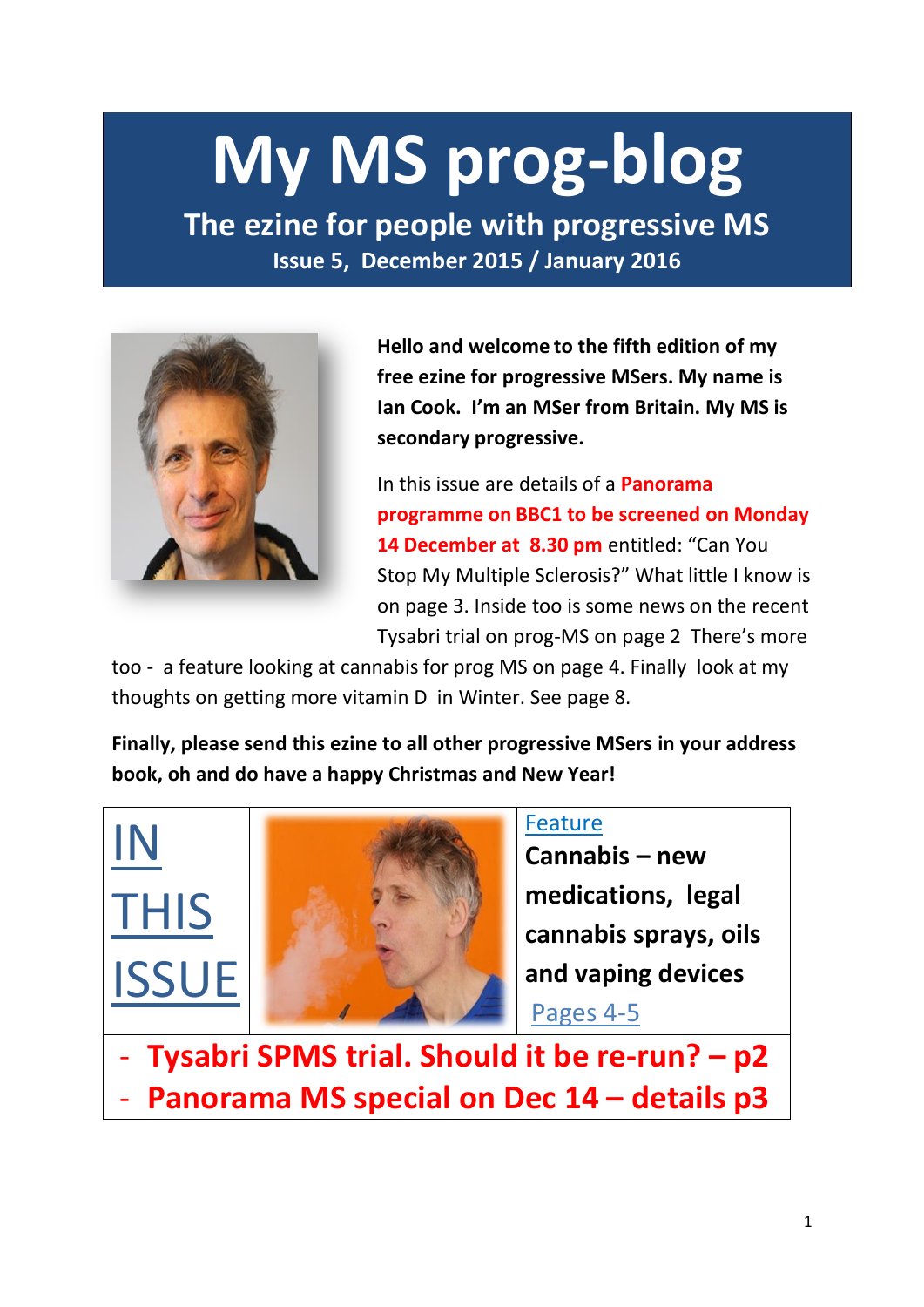## **Mixed results for two year Tysabri SPMS trial - did it last long enough?**

**A two year trial into Tysabri for secondary progressive MS saw several improvements in symptoms, but the drug failed to slow disability progression. A leading neurologist has questioned the trial's length.**

The trial called ASCEND looked at the effects of Tysabri, (natalizumab) on disability progression in 889 people with secondary progressive MS (SPMS) who had an EDSS (Expanded Disability Status Scale) score of 6.0 to 6.5 (walking aid needed). Several improvements were seen in patients such as better upper limb function, improved relapse rates and fewer new MRI lesions. However, Tysabri did not slow the gradual increase in disability compared to a placebo. It was said to have failed to meet its primary or secondary endpoints.

Writing in his online MS research blogspot Gavin Giovannoni, professor of neurology at Barts and the London School of Medicine, said the trial was not long enough. "The limiting factor is this study was its duration; it was simply too short… I predicted this trial would be negative in relation to lower limb function, but not upper limb function. This prediction was based on the short duration of this trial (24 months).

But he said there was some good news. "The fact that this study delayed disease progression in the upper limbs is excellent news. It means it is worthwhile continuing to look for effective treatments to target this phase of the disease."

Tysabri's maker Biogen said the company was disappointed with the overall trial results but added that the research provided important insights into the benefits that the drug may provide in areas such as upper limb function which is generally affected later on in progressive MS.

*Details of where to find more on Prof. Giovannoni's views on the Tysabri trial is on page 13.*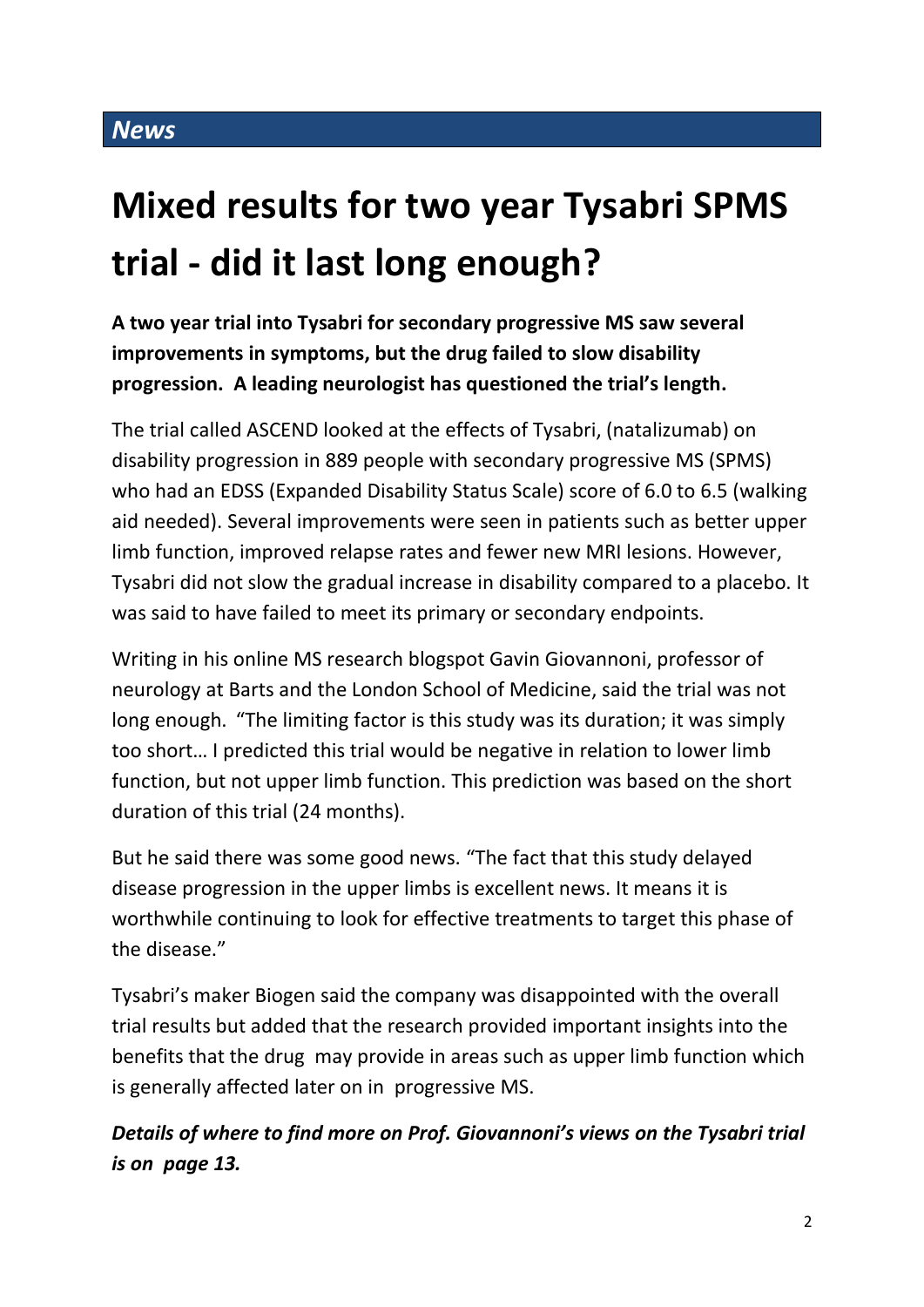### **New protein discovery may help fight MS progression – is this a breakthrough?**

### **A key protein involved in the auto-immune response that drives MS progression has been identified by Australian researchers.**

The protein, called CCR2, helps immune response cells called T-cells move around the body, fighting persistent infections. In MS, T-cells also attack the body's own tissues and until recently the protein believed to be involved in these auto-immune attacks was not thought to be CCR2 but a closely related protein - CCR6.

Lead researcher Professor Shaun McColl, Director of the Centre for Molecular Pathology at the University of Adelaide where the research took place, says the finding could represent a breakthrough in developing drugs to combat progressive MS. "We've now shown that the target is actually CCR2. Blocking CCR6 makes MS worse. If we can find an antagonist to block CCR2 specifically on T-cells, we should be able to control the progression of MS," he said.

### **BBC 1 to screen Panorama special on MS**

**An edition of BBC1's Panorama is to be broadcast on Monday December 14. Panorama says it has "exclusive access to patients pioneering a crossover cancer treatment that has enabled some MS sufferers with paralysis to regain their movement".**

The programme is called "Can you stop my multiple sclerosis?" and there were few details as we went to press but here was online speculation that the programme might look at HSCT (Hematopoietic Stem Cell Transplantation) an existing cancer treatment in which patients effectively have their immune systems 'rebooted'. *Further details of all news stories on page 13-15*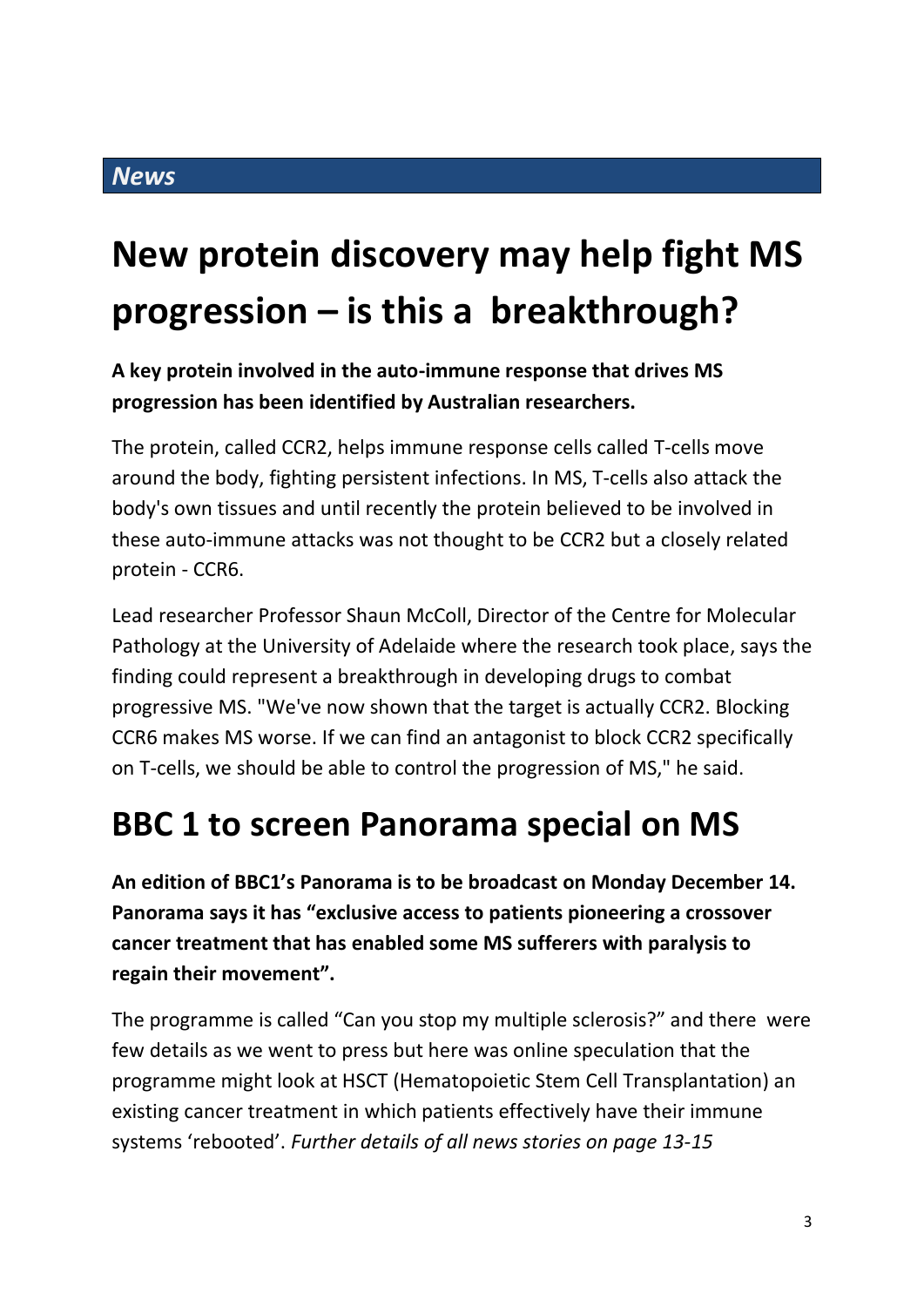### *Features Cannabis*



### **Cannabis – Is a wind of change about to blow through the MS world?**

**For years prog-Msers like me have been disappointed that nothing much is happening in the world of cannabis and MS. Now all that is changing. There's new medicines, legal cannabis oils, even a legal e-cigarette (pictured above) .**

Until now there has been just one cannabis based medicine licensed for treating MS. it is called Sativex - and is a cannabis based mouth spray for MS spasms and spasticity. But there's a problem. Although Sativex is highly regarded by many MSers, it is now virtually impossible to obtain on the NHS. This is because of "postcode prescribing" and official guidance from the NHS drugs watchdog NICE which in 2014 said Sativex isn't cost effective.

Now things may be changing and the change really could happen quite quickly. Two new medications are entering clinical trials in 2016. The first is a called MedChew RX a medical cannabis chewing gum for treating spasticity.

MedChew RX contains THC, (this is the "psychoactive" stuff that gets you high) It also contains cannabidiol, a non-psychoactive part of the plant. A Phase 1 trial of the gum is due to start in Amsterdam in the second quarter of 2016. *Continued on p5*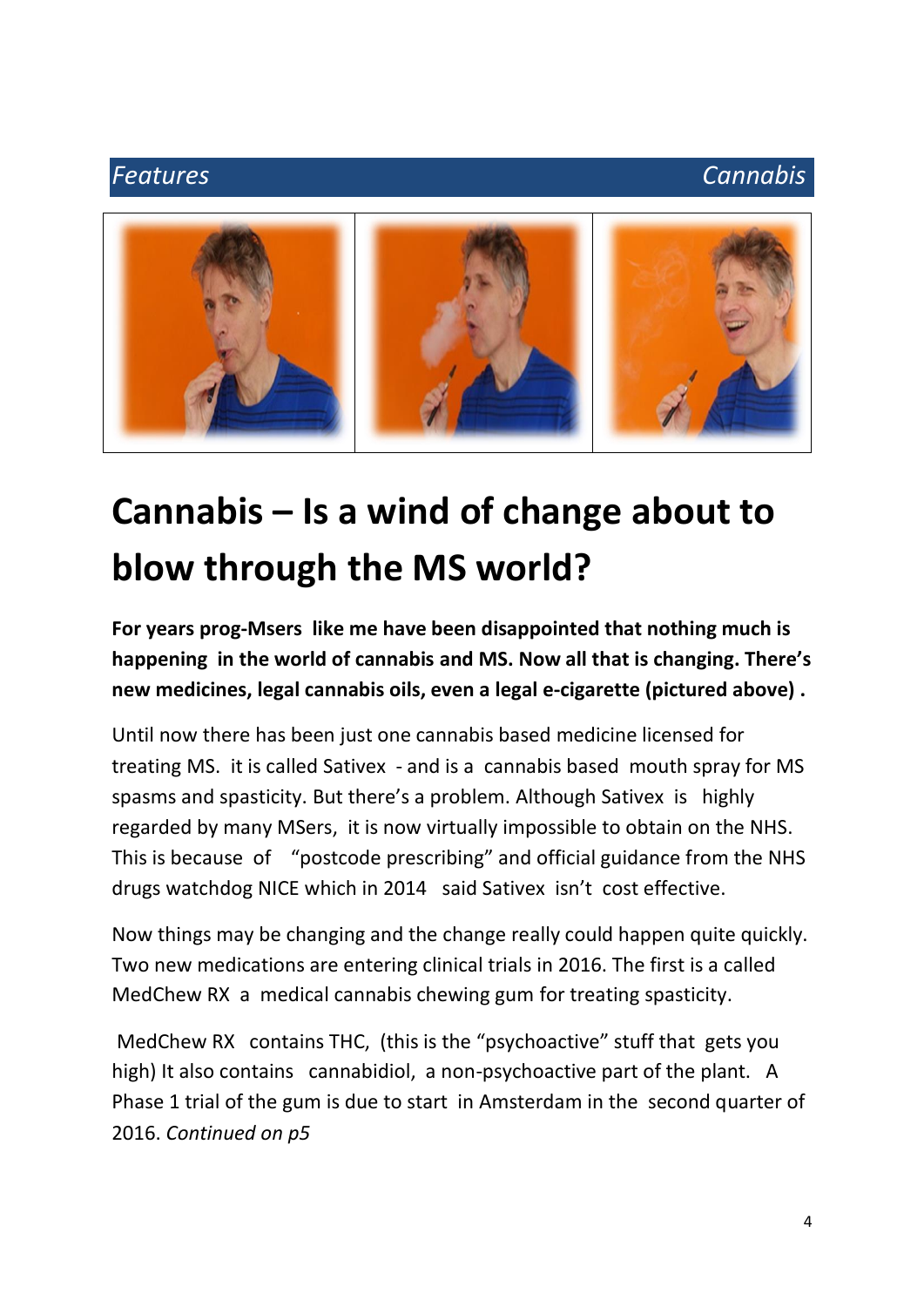### *Features cannabis*

*Continued from page 4* The second product comes from the UK . VSN16R, is a drug being developed by a company called Canbex. It doesn't actually contain cannabis but works in a related way. Someone connected with the research said the following: "Our aim is to move away from the cannabis plant and the issues associated with recreational use and abuse and develop a pharmaceutical that harnesses the benefit that the cannabinoid system has to offer but lacks the side effect/psychoactive activity associated with cannabis."

Clearly it is all very clever stuff. A trial into VSN16R is currently recruiting and is due to report in Autumn 2016. Of course any new medication would have to jump over all the various regulatory hurdles, so many MSers, are asking whether there is a quicker alternative to treating our spasms and spasticity?

The cannabis plant contains two main substances. The first - THC or tetrahydrocannabinol -gets you high. This is illegal unless it is contained in a licensed medicine like Sativex . The second is CBD or cannabidiol which is said to make you mellow but not high. CBD is not psycho-active ie: there' s no "high". It is also legal in the UK. (I checked this with the Home Office)



Given its legality I recently decided to try out CBD as a way of treating my leg spasms and spasticity. Online I found a huge number of legal CBD sprays, atomisers, liquids and even CBD e-cigarettes or vaping devices available. I bought a CBD vaping device called KanaVape (*pictured above and on p 4* ) It is made in the Czech Republic, has been easy to use and is actually quite relaxing, It's too early to tell whether it is in stopping my leg spasms and spasticity, I will probably know more by next year.

2016 will be as I say, a big year for cannabis and MS . *More details for this feature on page 13. VSN16R trial details on page 6.*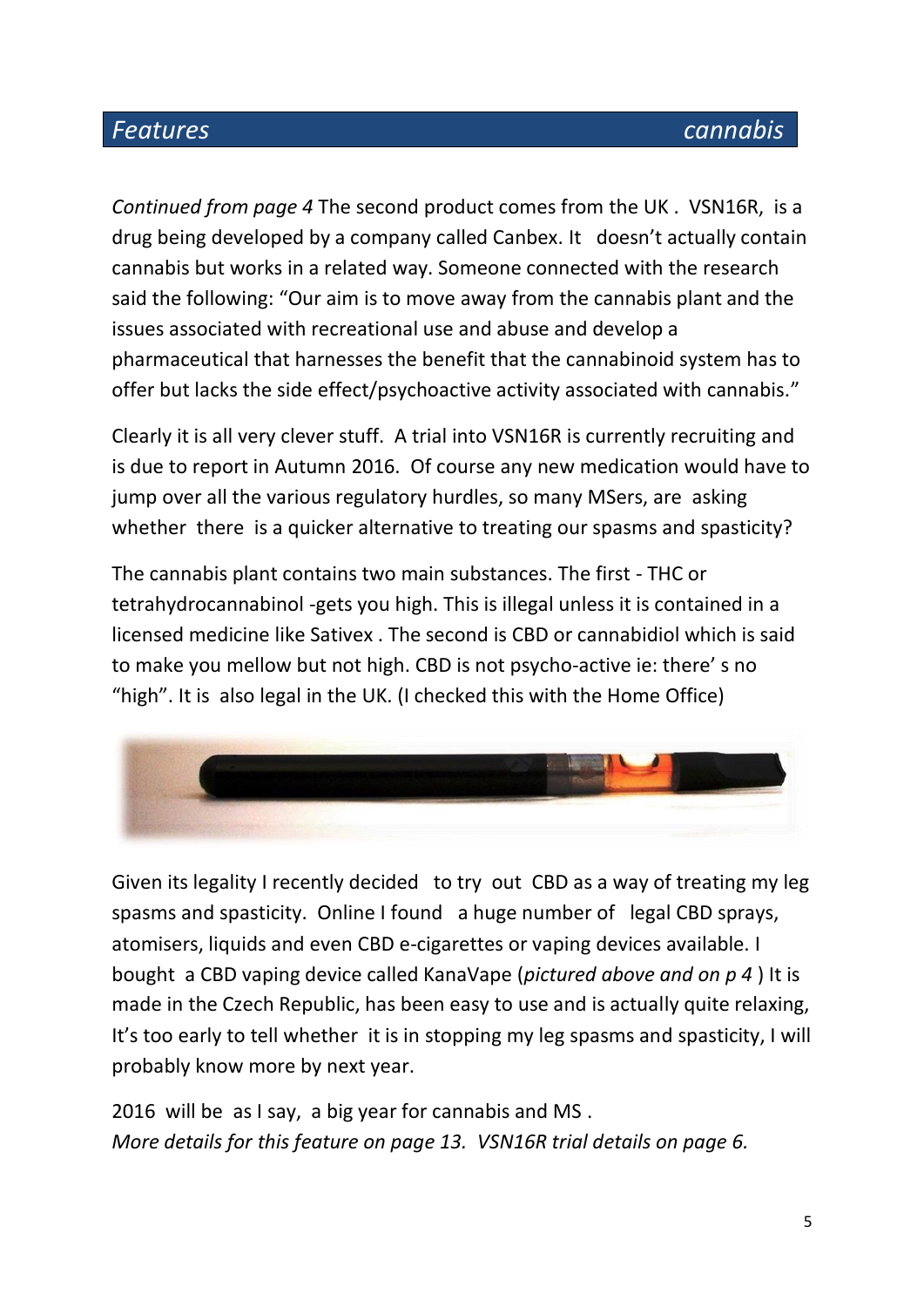#### *News*

### **Ocrelizumab may have rival MS treatment**

### **in existing arthritis drug rituximab**

**New progressive MS disease modifying drug ocrelizumab may not have the field to itself, according to a feature published in the online publication MedPage Today.** 

A similar drug called rituximab (Rituxan) is already available at numerous MS clinics in the U.S. and MedPage Today says Rituxan is showing results that compare favourably with recent trial data on ocrelizumab. Among 36 patients with secondary progressive MS given Rituxan at University Hospital Basel in Switzerland the risk of confirmed progression was cut by nearly 80 per cent compared to conventionally treated patients.

Rituxan currently costs about \$30,000 a year as a treatment for rheumatoid arthritis, in the US . The dosing schedules reported with off-label use for MS have been similar. It's currently not known what ocrelizumab will cost, if and when it is given regulatory approval as a prog- MS treatment.

### **Spasticity drug trial drug starts in London**

**A UK based trial is now recruiting 160 MS patients to test out a new spasticity treatment. So far two hospitals in London have been named as trial sites. More sites across the UK will be announced soon.**

The phase 2 trial will test out new experimental drug called VSN16R taken daily or twice daily for 26 days by patients who have an MS diagnosis and EDSS (Expanded Disability Status Scale) score of 6.5 or less. An EDSS score of 6.5 means that patients use two walking aids - pair of canes, crutches, etc - to walk about 20m. VSN16R is said to be a drug with a unique mechanism of action, unlike any current anti-spastic drug. The trial has been organised by Canbex, a University College London Spin-Out Company. For further details of the trial go to<https://clinicaltrials.gov/ct2/show/NCT02542787>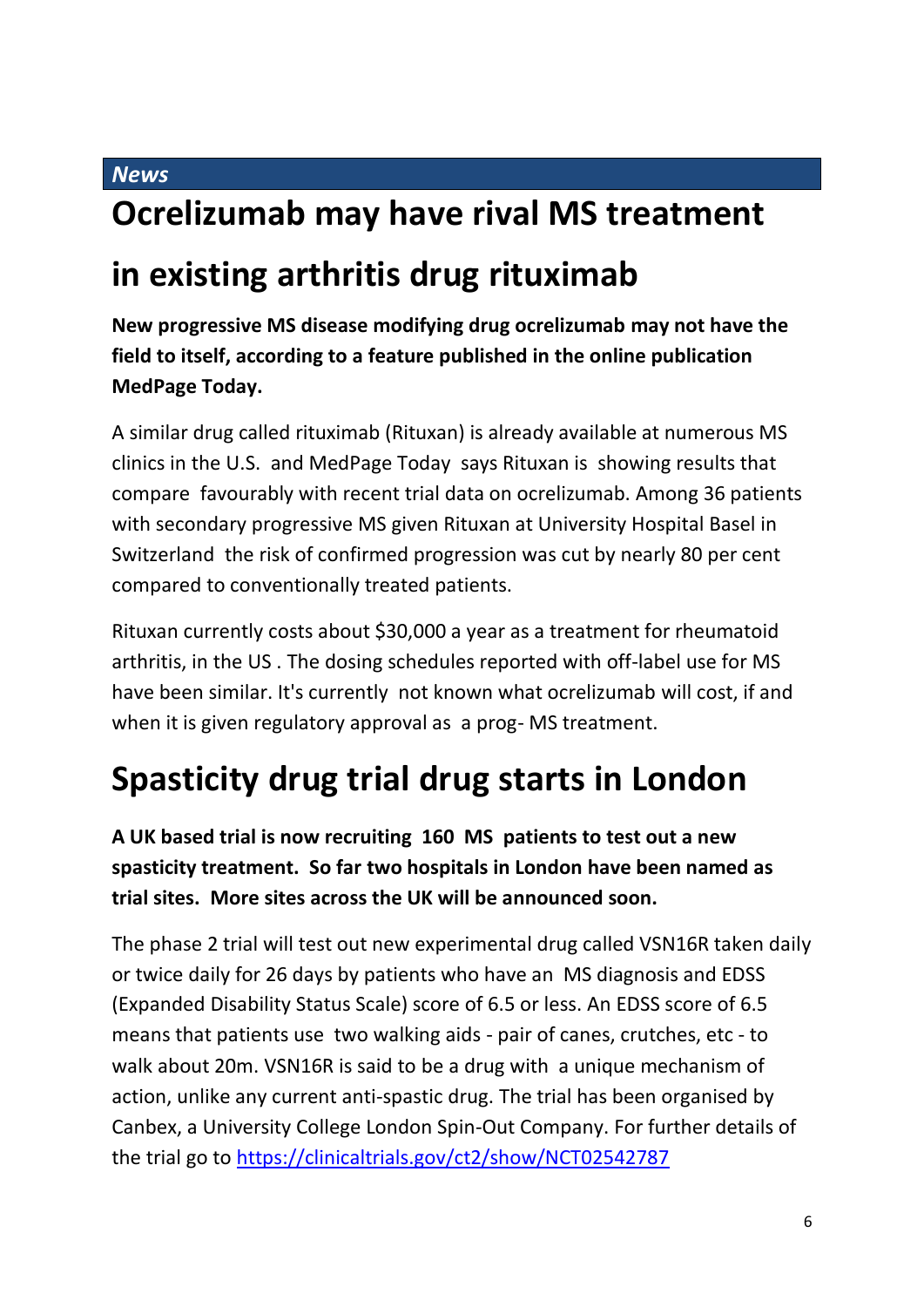### *News* **Rheumatism / IBD drug may promote**

### **re-myelination, scientists say**

**A drug used to treat rheumatism and inflammatory bowel disease may also promote re-myelination in MS, according to research carried out in Korea.**

Researchers from the University of Seoul gave the drug called sulfasalazine to a type of tropical fish genetically modified to demyelinate. Sulfasalazine was found to promote oligodendrocyte regeneration and re-myelination in the fish.

The researchers believe Sulfasalazine may also have reduced the number of macrophages in the central nervous system of the fish. Macrophages are immune cells believed to play a part in the MS disease process.

The study was published in the journal Molecules and Cells.

### **Weights may improve vitamin D levels in MS**

**Weight lifting and other forms of resistance exercise can increase the number of Vitamin D receptors in muscles and improve the uptake of Vitamin D and its metabolism. That is according to new research.**

Vitamin D deficiency is a problem in people with progressive MS and is associated with muscle wasting, reduced muscle strength and an increased risk of falls and fractures.

According to the researchers, resistance training might help increase levels of vitamin D without over-reliance on vitamin supplement pills or sprays. The research has been published in the journal Experimental Physiology.

*For further details on all new stories go to pages 13-15*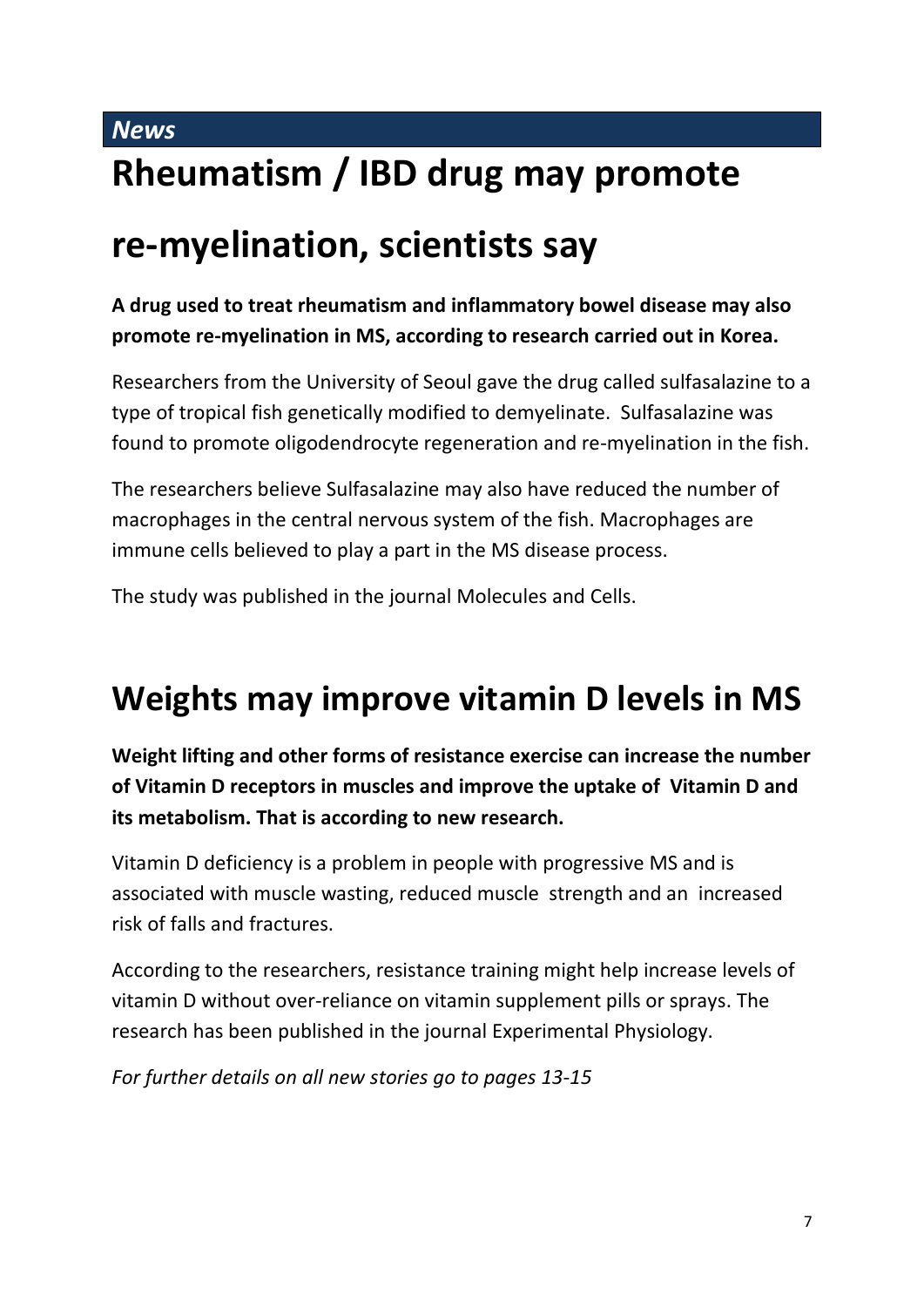### *Features Vitamin D*



## **How to fight brain shrinkage with Vitamin D in the month of D-cember**

**I recently read that high levels of vitamin D can be neuroprotective in the brains of MSers. If true this is of huge importance for prog-MSers because neuro-protection and brain shrinkage are big issues in prog-MS – more so than in relapsing remitting MS.**

You probably know that the brains of MSers shrink at twice the rate of non-MSers. But you may not know that the brains of progressive MSers shrink about a third faster than the brains of relapsing remitting MSers. Given this fact and the fact that vitamin D can be neuroprotective, prog MSers need to look seriously at how we can boost our vit-D levels.

Yes, it's Winter and we all know there is no vit-D from sun at this time of year, but one way of getting "sunlight" based vit- D could be sitting on a sunbed. I have always been a bit of a snob about high street solariums - or is it solaria? but the relentless progression of my secondary progressive MS gives me a pretty good incentive to overcome any such snobbery.

There is, however, a question mark over the use of solariums in raising vitamin D levels and it is this. I have read that you can only get decent amounts of vitamin D from exposure to UV-B light, not UV-A light, and most solariums like my local one favour UV-A tanning beds because they tan you quicker. So, perhaps you should look elsewhere for your vit-D. *ctd on page 9*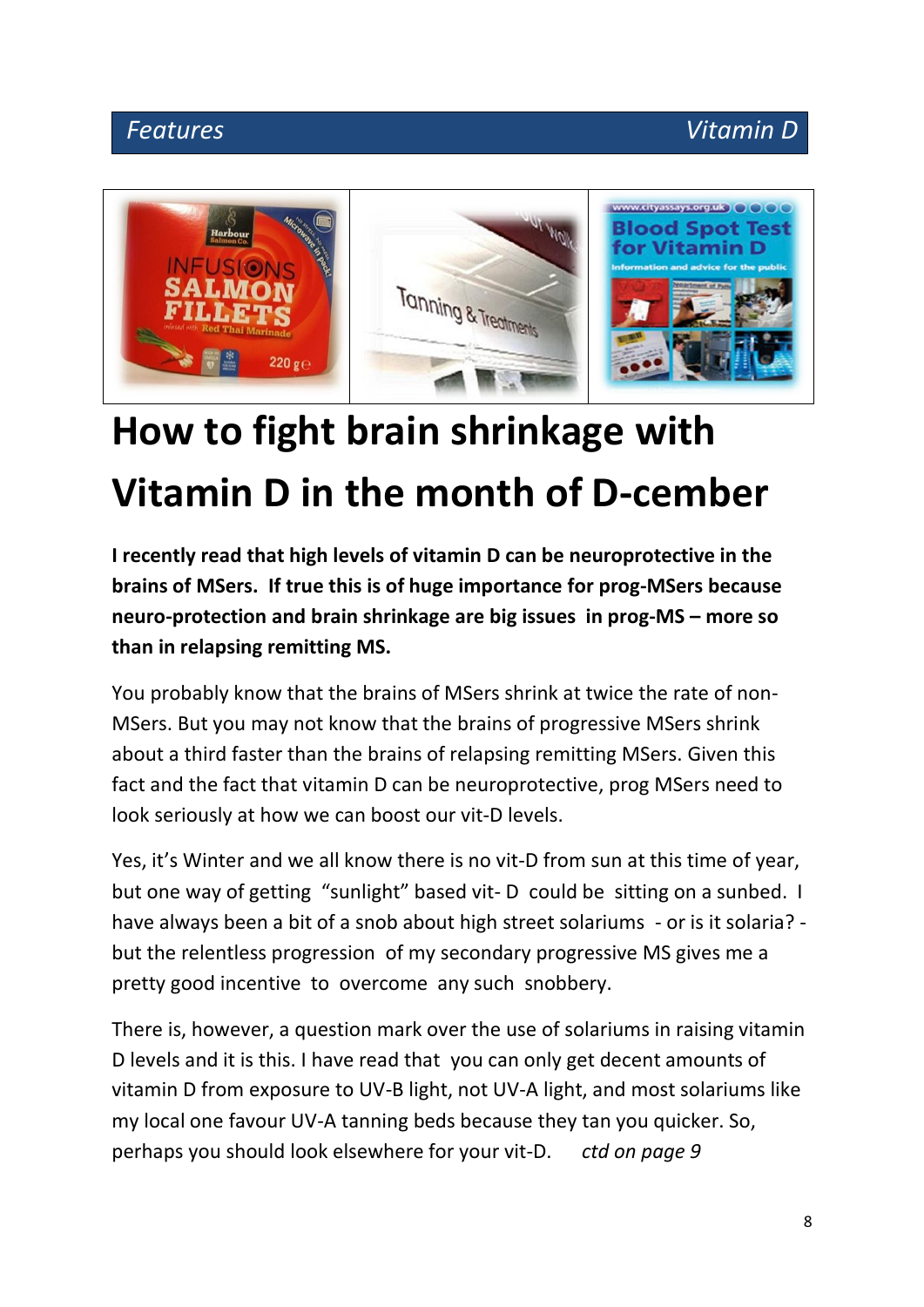### *Features* Vitamin D



*Ctd from p 8.* If you want to raise levels of vit-D inside your own home then the choice is food or supplements. With food the best source is oily fish but you need to eat a lot to raise your levels substantially. I am told a 3 oz fillet of wild salmon can provide about 450 international units (IUs). But, I think you will really struggle to get more than 2,000 IU of vit-D a day from food.

In my opinion the best way to raise vit-D levels substantially is supplements. Vitamin D comes in two forms – vitamin D2 and vitamin D3. Vitamin D3 is more effective in raising your levels than D2 so be sure to buy only vitamin D3. Soft gel capsules are better than tablets as vit-D is fat soluble – it uses fat as a vehicle to take it to where it is needed in the body. In soft gel capsules vit -D comes already dissolved in oil which is of course a fat. You can also buy vit-D sprays but these are quite recent. Tablets and soft gels can be bought up to 5,000 IU of vit-D.

Finally, before you begin raising your levels have a vitamin D test. You should be able to arrange this through your family doctor although you can also do it privately. I pay for a test in May every year and it costs me around £28. I think it is well worth the money as I get a print out of all the relevant data like the D2 and D3 balance. I'm told it's best to aim for a vitamin D level of between 50 and 220 nmol/L. My last vitamin D level was 147.2 nmol/L which is about half way between the upper and lower limit. I would like to get it up to around 200 nmol/L , for more neuro-protection, but I think I will need to wait until the sun climbs higher in the sky and then sunbathe, safely of course.

More *information and sources on pages 13-15.*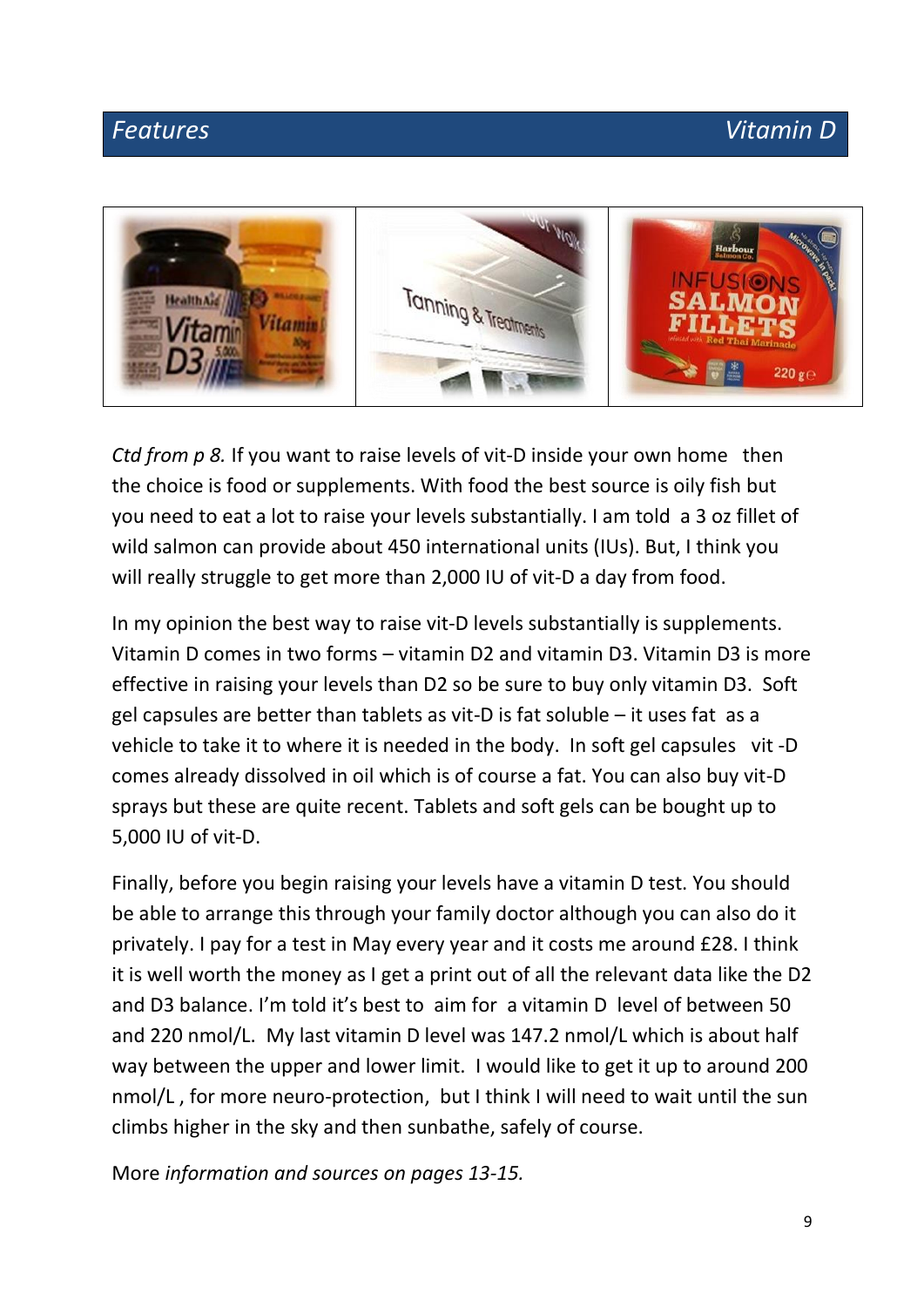## **New anti-cancer drug may have the potential to re-myelinate**

**A group of chemically de-myelinated mice were found to have 50 per cent more myelin when treated with a new experimental anti-cancer drug, researchers have said** 

The mice with chemically damaged brain myelin were treated with the drug called GANT61 for one month and as well as having more myelin they also showed an eight-fold increase in the number of neural stem cells that moved to myelin damaged areas of their brains.

These cells eventually developed into myelin producing oligodendrocytes. The researchers say their findings are the first to demonstrate that the experimental anti-cancer drug has the potential to treat MS.

### **Personalised T-cell SPMS drug is 'one to watch'**

### **A personalised T-cell drug treatment for secondary progressive MS has been named as one of the "top projects to watch" by a prestigious US drugs body**.

Opexa Therapeutics is currently running a Phase 2b clinical study into a personalised MS immunotherapy drug called Tcelna. The project has been commended by Therapeutic Area Partnerships (TAP) which brings together decision-makers to assess promising new drug programmes in the US.

Tcelna is made from T-cells isolated from the patient's own blood, which are irradiated outside the body and then reintroduced via injection  $-$  a process that triggers the body to react in a "therapeutic" way to its T-cells rather than in a way that triggers an auto-immune "myelin-reactive" response. "Top line" results for Tcelna will be announced in 2016.

*For further details of all stories go to pages 13-15*.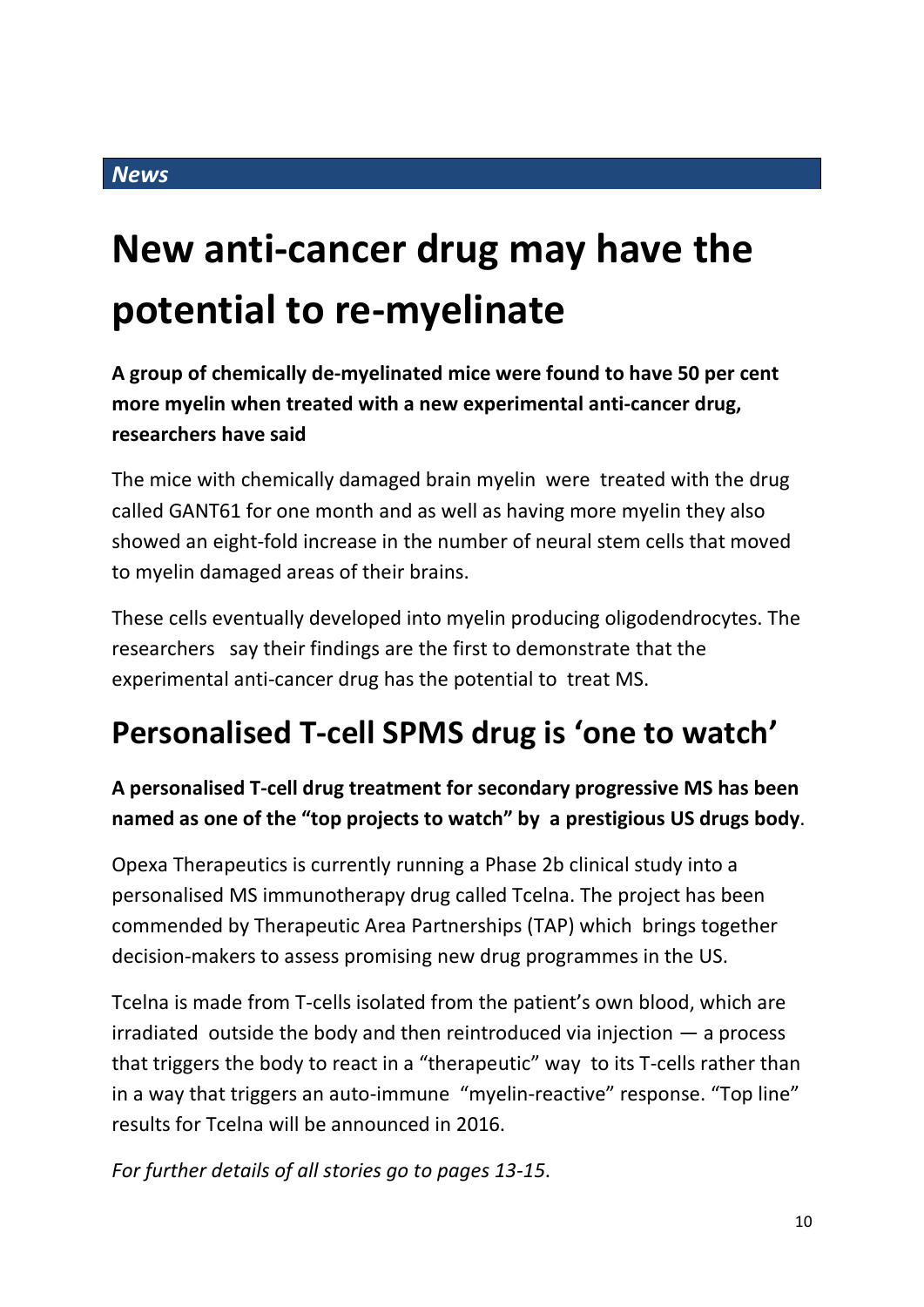#### *News*

### **New treatment for spasms and spasticity**

### **A new way of treating spasms and spasticity in progressive MS is being developed by US biotechnology company Flex Pharma.**

The new treatment is a drug currently called FLX-787 which interferes with two receptors called TRPV1and TRPA1 involved in neurogenic inflammation. Deactivating TRPV1 stops painful, burning sensations De-activating TRPA1 can reduce various other forms of skin irritation.

A statement issued by Flex Pharma says FLX-787 "may represent a possible future therapeutic approach to alleviate muscle spasticity in MS patients, ultimately improving their quality of life." FLX-787 was discussed recently at the 2015 Annual Meeting of the Society for Neuroscience, in Chicago.

### **Pomegranate seed extract may prevent progression**

**A natural antioxidant found in pomegranate seeds may be able to prevent MS progression if given in incredibly small amounts, according to new research published in the International Journal of Nanomedicine.**

The anti-oxidant called Nano-PSO has been shown to significantly alleviate the symptoms of prion diseases - a family of rare progressive neurodegenerative disorders. The Nano-PSO study took place using a mouse model of MS.

Although primarily considered an autoimmune disease, MS and its characteristic demyelination of nerve cells is also thought to occur as a result of a neurodegenerative process — most importantly the oxidation of MS brain proteins and lipids. Nano-PSO contains what is thought to be one of the strongest natural antioxidants, a polyunsaturated fatty acid named punicic acid (PA).

*More details of news stories on pages 13-15*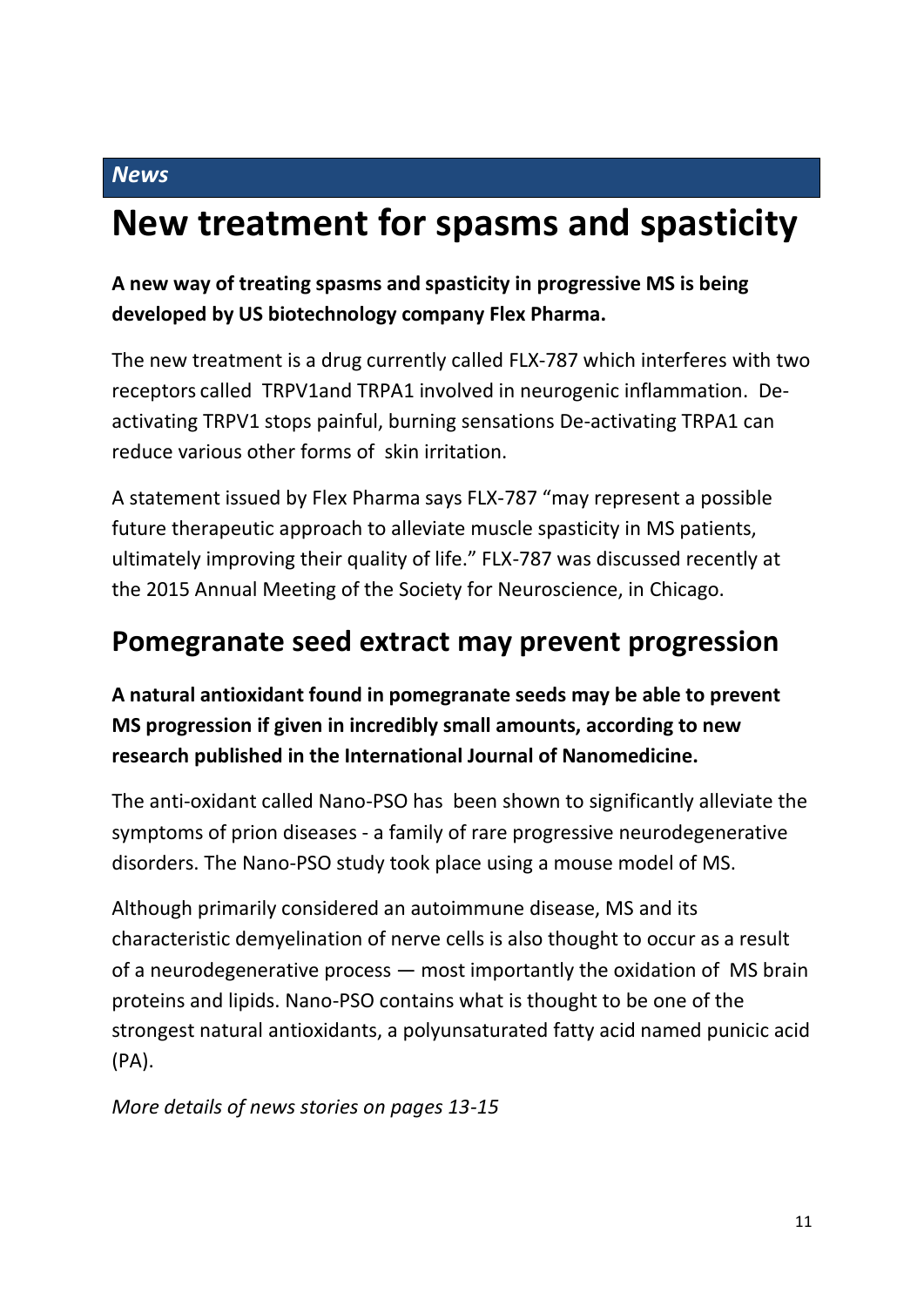#### *Noticeboard*



### **Please help me to develop this ezine/ blog**

I am a journalist who loves writing news and features. And having had progressive MS for ten years I have lots to write about.

The aim of this site is to provide news and information for all people with progressive MS.

As well as telling my stories I want to feature other people with progressive MS, print other stories, air other views, hints and suggestions. I would also like to start a website on which the ezine could be housed. So, anyone with good stories for the site, good IT skills – web building ones – are welcome too. Email me for details of all these possibilities at *iancookjournalist@yahoo.co.uk* 

Finally, please send this ezine to all other progressive MSers in your address book so we can raise our profile and lobby for a better life.

**If you want to get regular copies of this "ezine" directly then email me at [iancookjournalist@yahoo.co.uk](mailto:iancookjournalist@yahoo.co.uk) and they will be delivered directly to you.**

### **IN THE NEXT ISSUE (Feb-March 2016)**

For the past three years I have self-catheterised daily. There is much to tell.

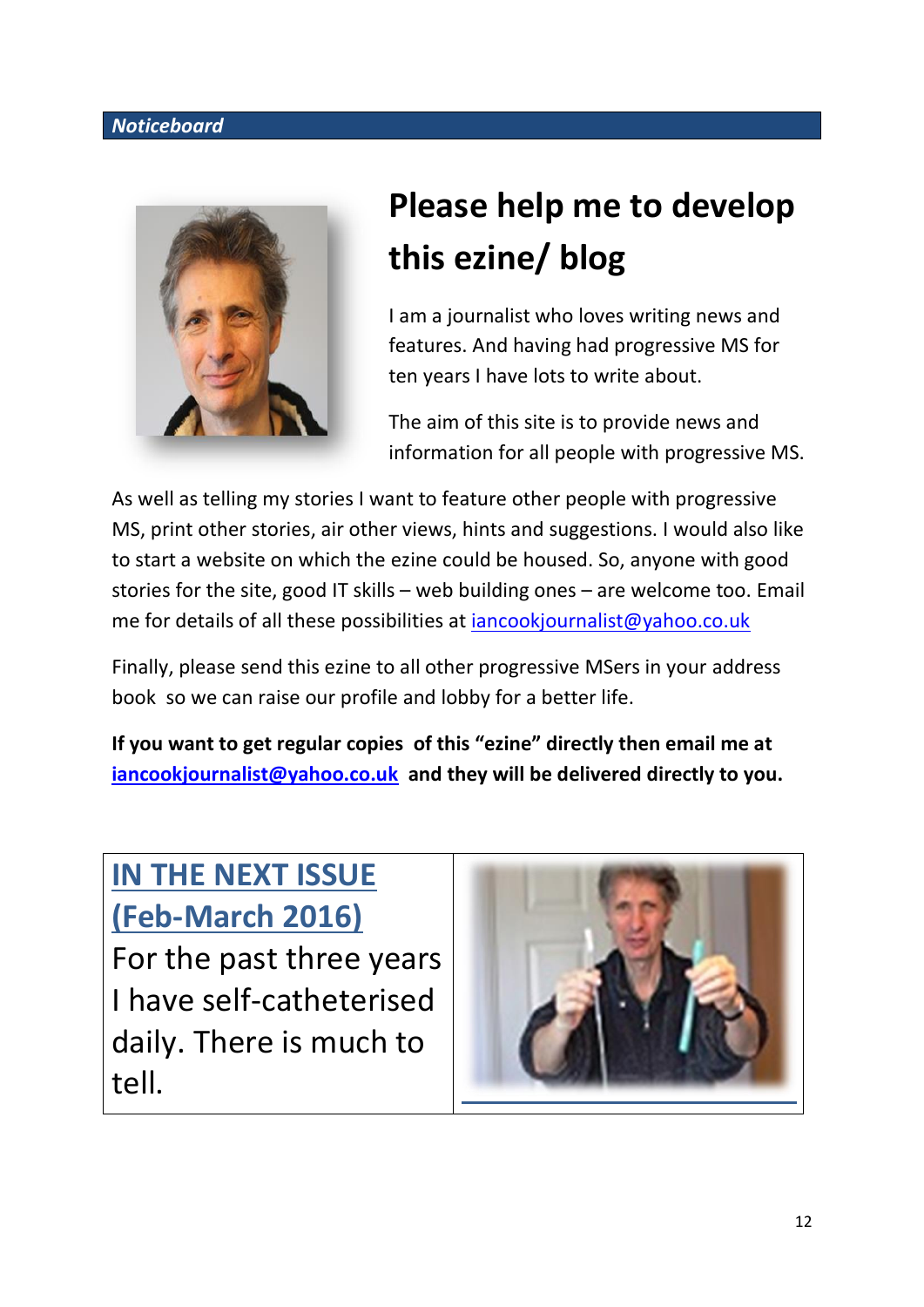#### **Page 2**

#### **Tysabri story**

Sources:

http://multiple-sclerosis-research.blogspot.com/2015/10/newsspeaknatalizumab-spms-trial-is.html

length dependent axonopathy hypothesis at http://multiple-sclerosisresearch.blogspot.com/2015/03/length-dependent-hypothesis-sensoryvs.html

#### **Page 3**

#### **New protein story**

[http://multiplesclerosisnewstoday.com/2015/10/30/potential-multiple](http://multiplesclerosisnewstoday.com/2015/10/30/potential-multiple-sclerosis-therapy-based-ccr2-inhibition/)[sclerosis-therapy-based-ccr2-inhibition/](http://multiplesclerosisnewstoday.com/2015/10/30/potential-multiple-sclerosis-therapy-based-ccr2-inhibition/)

#### **Panorama story**

**h**[ttp://www.bbc.co.uk/programmes/b06ss17g](http://www.bbc.co.uk/programmes/b06ss17g)

#### **pages 4-5 Feature on cannabis**

VSN16R details

<http://multiple-sclerosis-research.blogspot.com/2015/09/trial-is-open.html>

#### **page 6 Rituximab story**

<http://www.medpagetoday.com/MeetingCoverage/ECTRIMS/54060>

**VSN 16R story**

<https://clinicaltrials.gov/ct2/show/NCT02542787>

**page 7** 

**Rheumatism IBD drug story**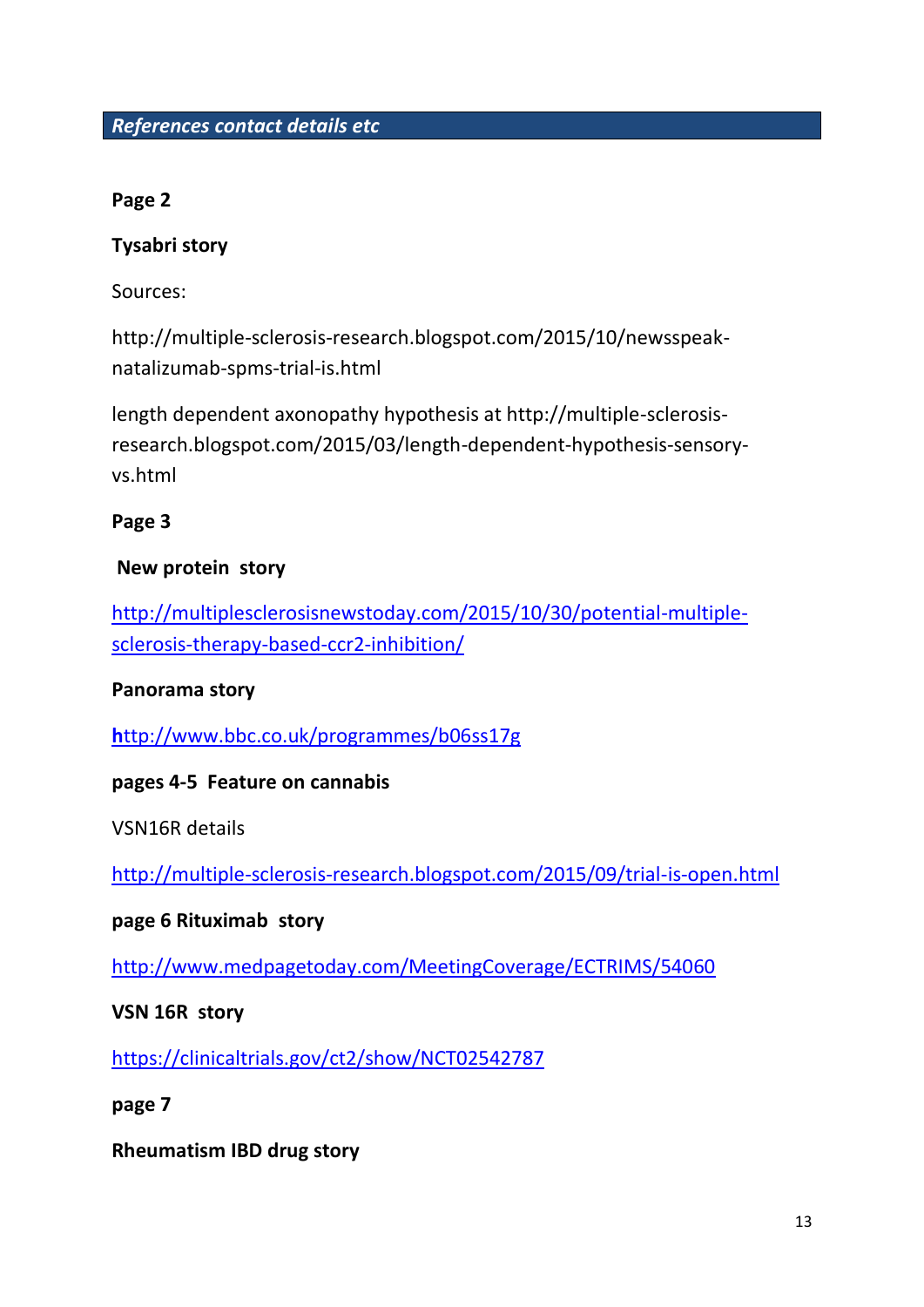Source: Promotion of Remyelination by Sulfasalazine in a Transgenic Zebrafish Model of Demyelination. Suhyun Kim, Hae-Chul Park eta l, molecules and cells, published online 6 November, 2015

### **Vitamin D weights story**

Full paper title: Makanae Y et al (2015)Acute bout of resistance exercise increases vitamin D receptor protein expression in rat skeletal muscle. DOI: 10.1113/EP085207 http://onlinelibrary.wiley.com/doi/10.1113/EP085207/abstract

### **page 8+9**

### **vitamin D**

Source for info on vit D levels and neuro-protection - European Journal of Neurology 2015 Oct 31. doi: 10.1111/ene.12844. [Epub ahead of print] Vitamin D in clinically isolated syndrome: evidence for possible neuroprotection.Mowry EM

Info re: where I go for my vit D blood test<http://www.vitamindtest.org.uk/>

### **page 10**

### **Anti-cancer drug and remyelination**

Source: http://www.neurology-central.com/2015/10/02/investigationalanticancer-compound-could-promote-myelin-repair-in-multiple-sclerosis/

### **Personalised T cell drug story**

Source: [http://www.opexatherapeutics.com/investors-relations/press](http://www.opexatherapeutics.com/investors-relations/press-releases/press-release-details/2015/Opexa-Therapeutics-Chosen-as-One-of-the-Top-Autoimmune-Therapy-Projects-to-Watch/default.aspx)[releases/press-release-details/2015/Opexa-Therapeutics-Chosen-as-One-of](http://www.opexatherapeutics.com/investors-relations/press-releases/press-release-details/2015/Opexa-Therapeutics-Chosen-as-One-of-the-Top-Autoimmune-Therapy-Projects-to-Watch/default.aspx)[the-Top-Autoimmune-Therapy-Projects-to-Watch/default.aspx](http://www.opexatherapeutics.com/investors-relations/press-releases/press-release-details/2015/Opexa-Therapeutics-Chosen-as-One-of-the-Top-Autoimmune-Therapy-Projects-to-Watch/default.aspx)

### **Page 11**

### **Flex Pharma story**

Source Flex Pharma press release [http://ir.flex](http://ir.flex-pharma.com/phoenix.zhtml?c=253862&p=irol-newsArticle&ID=2098493)[pharma.com/phoenix.zhtml?c=253862&p=irol-newsArticle&ID=2098493](http://ir.flex-pharma.com/phoenix.zhtml?c=253862&p=irol-newsArticle&ID=2098493)